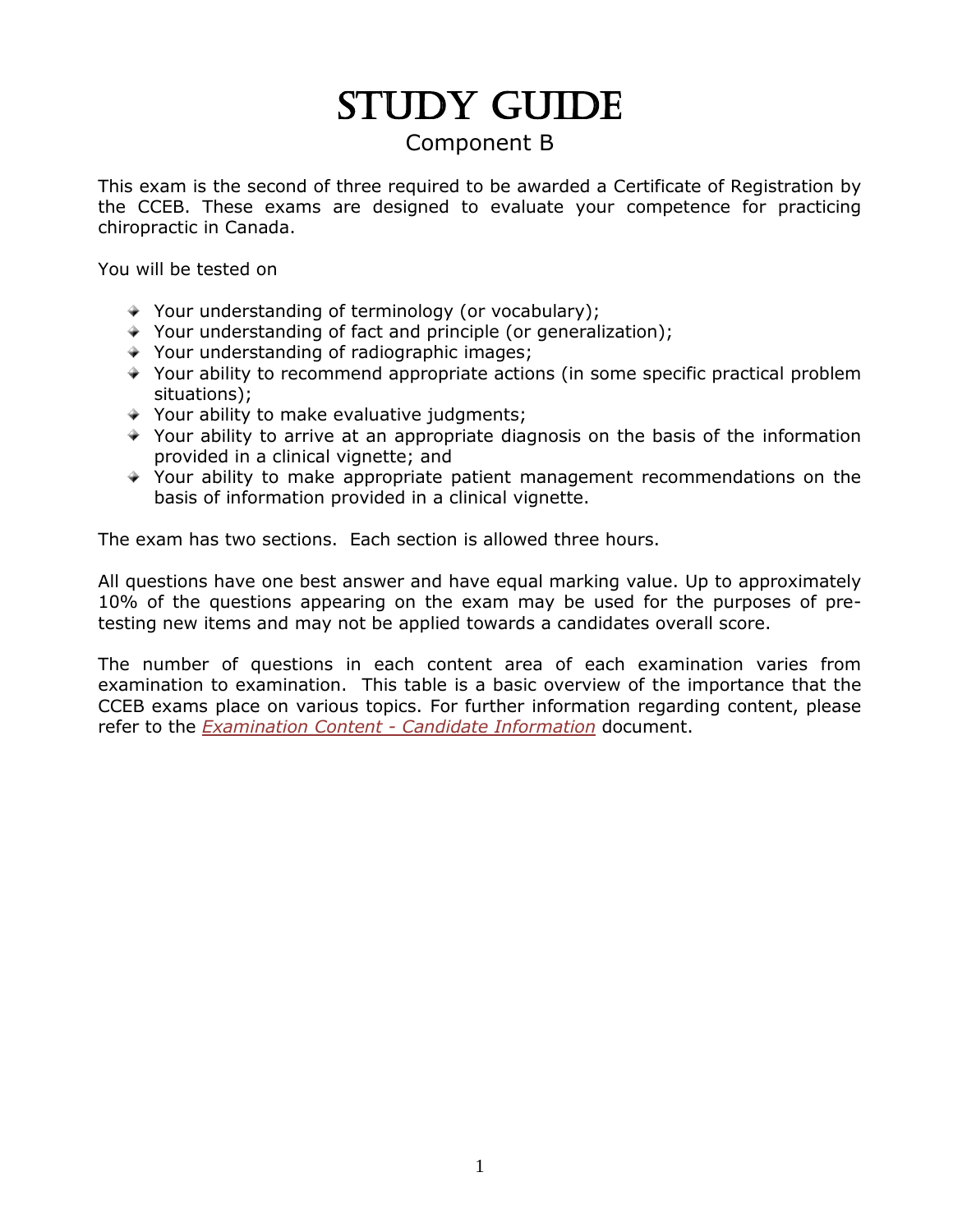## Exam Content

### **Patient Presentations**

| <b>Presentation</b>            | <b>Frequency of patients</b> |
|--------------------------------|------------------------------|
| lowback                        | 19% - 25%                    |
| neck                           | 13% - 19%                    |
| mid-back/thoracic              | $9% - 15%$                   |
| dizziness/headache/head trauma | 7% - 11%                     |
| hip/pelvis                     | $6% - 10%$                   |
| shoulder                       | $6\% - 10\%$                 |
| knee/leg                       | $3\% - 7\%$                  |
| foot                           | $2\% - 6\%$                  |
| arm/elbow                      | $2\% - 6\%$                  |
| Chest/abdomen                  | $1\%$ - 5%                   |
| hand                           | $1\% - 5\%$                  |
| face/jaw                       | $1\% - 5\%$                  |
| Other                          | $0\% - 4\%$                  |

| <b>Content Area</b>                                           | <b>Percent</b>  |
|---------------------------------------------------------------|-----------------|
| Administration, Ethics & Documentation                        | $8\% + (-5\%$   |
| Clinical and Differential Diagnosis                           | $27\% + (-5\%$  |
| Diagnostic Imaging - Image Interpretation                     | $13\% + (-5\%$  |
| Diagnostic Imaging-Radiographic Theory                        | $7\% + 1 - 3\%$ |
| Patient Assessment - Physical Examinations and History Taking | $25% + 1 - 5%$  |
| Treatment, Technique & Rehabilitation                         | $20\% + (-5\%$  |

### Question Types

*Pick A (Single Best Answer)*

- 1. Which of the following findings elicited during the case history should lend to an immediate referral to an allopathic facility?
	- A. difficulty breathing
	- B. loss of bowel or bladder control
	- C. loss of motor control of the foot
	- D. rapid unexplained weight loss